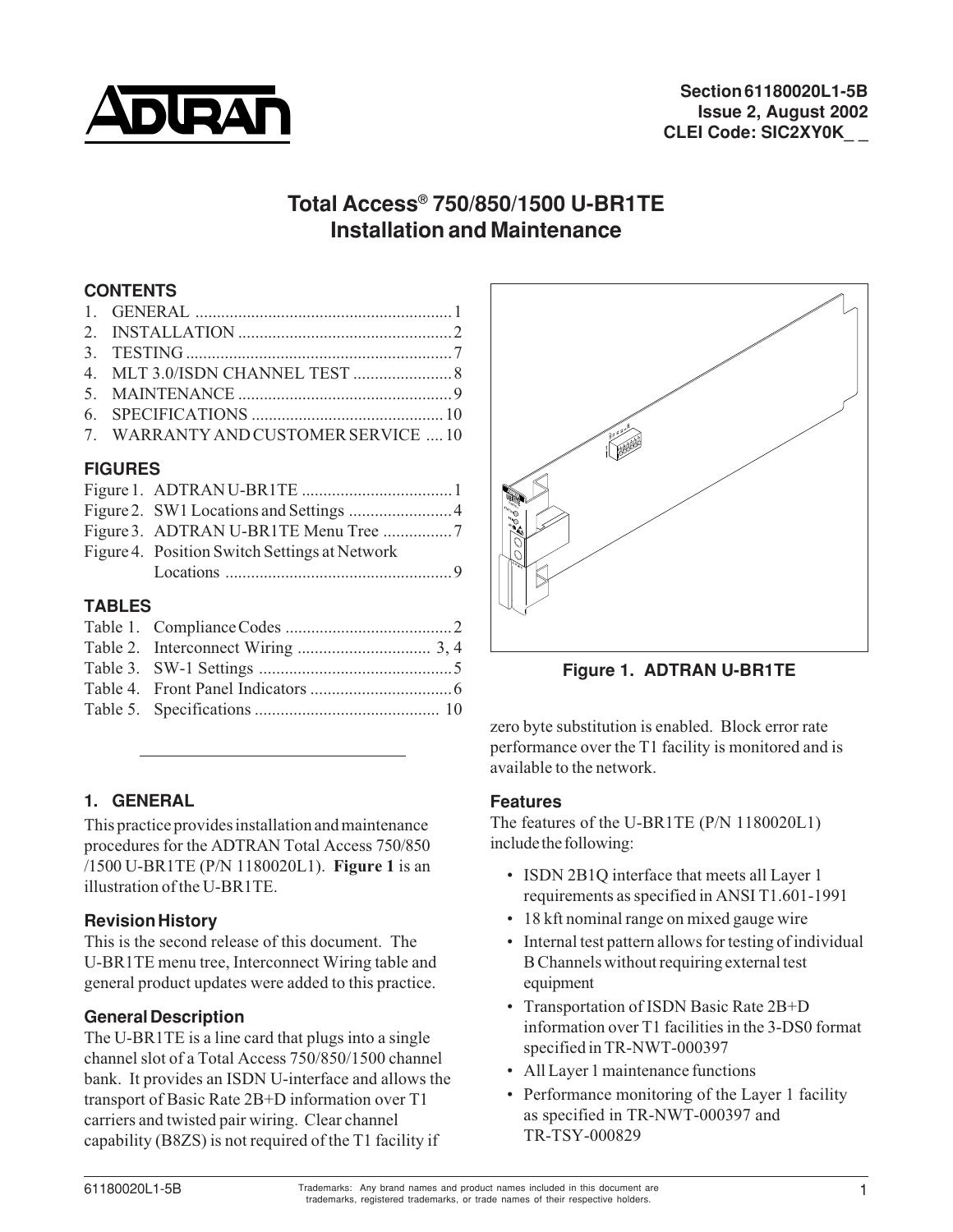- Distinctive metallic DC test signature to identify either line unit LT or line unit NT mode of operation as specified in TR-NWT-000397
- Provides loopback capability for full 2B+D as well as individual B channels in both loop and carrier directions. Individual B channel loopbacks, for the NT1 and up to six devices in the Network-to-Customer direction, may be initiated via the DB-9 VT100 craft interface on the Total Access 750 BCU, Total Access 850 RCU, or the Total Access 1500 SCU, or from a remote location through the maintenance channel.
- DS0 logic level transmit and receive data access through front panel bantam jacks
- Addressing and error status with front panel LED indicators.
- Responds to OCU and CSU latching loopback in 2B, B1, and B2 modes of operation
- A front panel pushbutton allows toggling between local provisioning via DIP switches and remote provisioning via the local craft interface

### **2. INSTALLATION**



Remove the U-BRITE from the carton and visually ensure that damage has not occurred during shipping or handling. If damage has occurred, file a claim with the carrier, then contact ADTRAN. Refer to *Warranty and Customer Service* section.

### **Compliance Codes**

**Table 1** shows the compliance codes for the Total Access 750/850/1500 U-BR1TE. This product is intended to be installed in product providing a Type "B" or "E" enclosure, and in a Restricted Access Location.

### **Table 1. Compliance Codes**

| Code                        | Input | Output |
|-----------------------------|-------|--------|
| Power Code (PC)             |       |        |
| Telecommunication Code (TC) |       |        |
| Installation Code (IC)      |       |        |

This device complies with Part 15 of the FCC rules. Operation is subject to the following two conditions:

- 1. This device may not cause harmful interference.
- 2. This device must accept any interference received, including interference that may cause undesired operation.

Changes or modifications not expressly approved by ADTRAN could void the user's authority to operate this equipment.

### **Physical Requirements**

The U-BR1TE plugs into a single Total Access 750/850/1500 channel slot. When provisioned for basic rate service (2B+D), the U-BR1TE occupies three time slots.

#### **Interface Requirements**

The U-BR1TE unit includes two interfaces. The loop-side interface is an ISDN U-interface, which is used to deliver Basic Rate service. The carrier-side interface is a Total Access 750/850/1500 interface which is used to insert data into the 1.544 Mbps T1 stream. Only the polarity-insensitive T and R leads are used in the cross-connection. See **Table 2** for wiring interconnect details.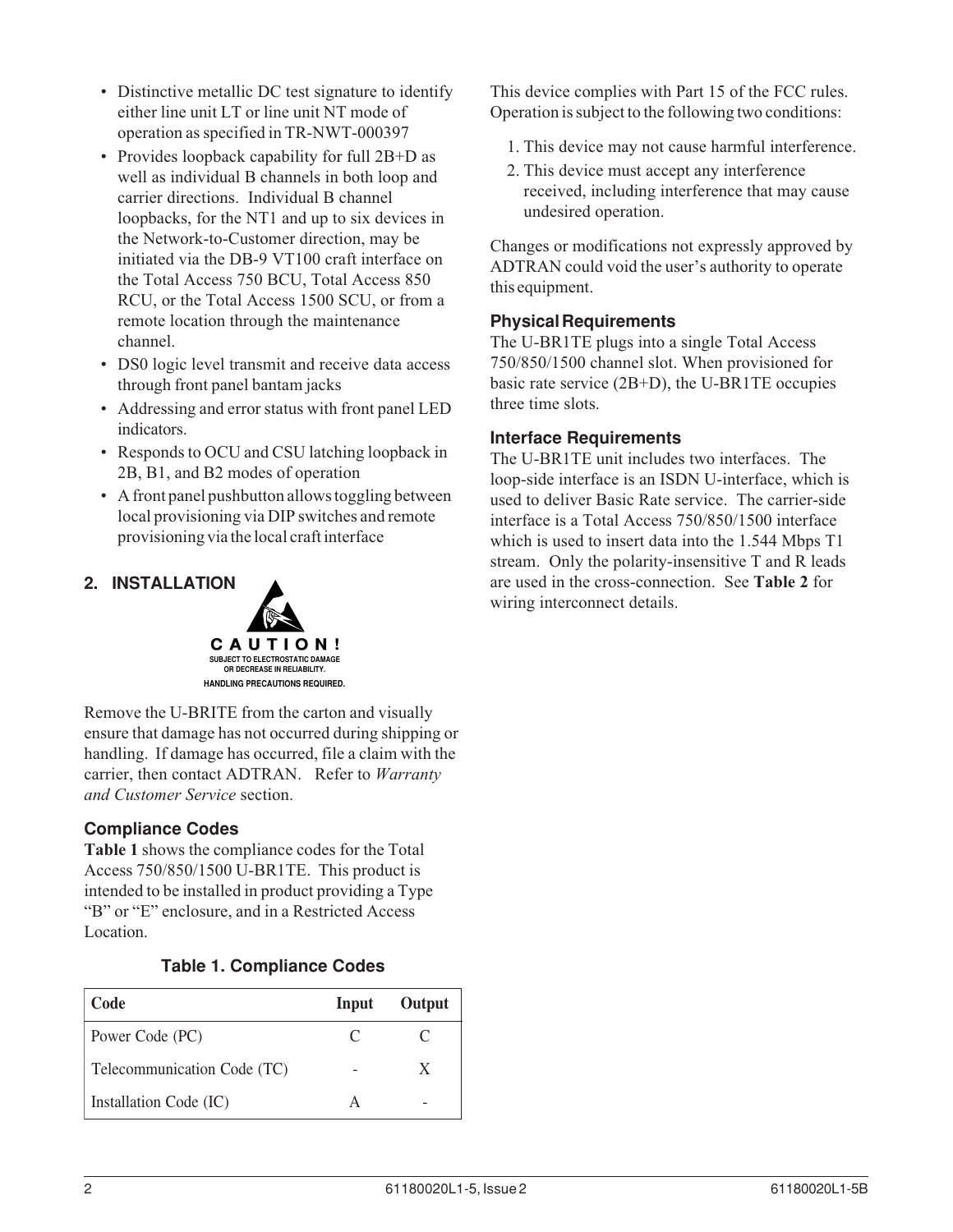| <b>Physical Slot</b> | <b>Associated T1/DSO</b>                          |                                              |                                        | <b>Amphenol Connection</b> | <b>Interconnect Wiring</b> |
|----------------------|---------------------------------------------------|----------------------------------------------|----------------------------------------|----------------------------|----------------------------|
|                      | Dual T1                                           | Quad T1 (D4)                                 | Quad T1 (D1D)                          |                            |                            |
| $\,1$                | A1<br>A2<br>A3                                    | A1<br>A2<br>A <sub>3</sub>                   | A1<br>A3<br>A <sub>5</sub>             | $P1 - 26/1$                | $\mathrm{T}/\mathrm{R}$    |
| $\overline{2}$       | A3<br>A4<br>A <sub>5</sub>                        | A <sub>5</sub><br>A <sub>6</sub><br>$\rm A7$ | A <sub>9</sub><br>A11<br>A13           | $P1 - 27/2$                | $\mathrm{T}/\mathrm{R}$    |
| $\overline{3}$       | A5<br>A <sub>6</sub><br>A7                        | A <sub>9</sub><br>A10<br>A11                 | A17<br>A19<br>A21                      | $P1 - 28/3$                | $\mathrm{T}/\mathrm{R}$    |
| $\overline{4}$       | A7<br>A8<br>A <sub>9</sub>                        | A13<br>A14<br>A15                            | A2<br>A4<br>A <sub>6</sub>             | $P1 - 29/4$                | $\mathrm{T}/\mathrm{R}$    |
| 5                    | A <sub>9</sub><br>A10<br>A11                      | A17<br>A18<br>A19                            | A10<br>A12<br>A14                      | $P1 - 30/5$                | $\mathrm{T}/\mathrm{R}$    |
| 6                    | A11<br>A12<br>A13                                 | A21<br>A22<br>A23                            | A18<br>A20<br>A22                      | $P1 - 31/6$                | $\mathrm{T}/\mathrm{R}$    |
| $\tau$               | A13<br>A14<br>A15                                 | B1<br>B2<br>B <sub>3</sub>                   | B1<br>B <sub>3</sub><br>B <sub>5</sub> | P1 - 32/7                  | $\mathrm{T}/\mathrm{R}$    |
| $8\,$                | A15<br>A16<br>A17                                 | B <sub>5</sub><br><b>B6</b><br>$\rm B7$      | <b>B9</b><br><b>B11</b><br><b>B14</b>  | $P1 - 33/8$                | $\mathrm{T}/\mathrm{R}$    |
| 9                    | A17<br>A18<br>A19                                 | <b>B9</b><br>B10<br><b>B11</b>               | <b>B17</b><br><b>B19</b><br><b>B21</b> | $P1 - 34/9$                | $\mathrm{T}/\mathrm{R}$    |
| 10                   | A19<br>A20<br>A21                                 | <b>B13</b><br><b>B14</b><br><b>B15</b>       | B2<br><b>B</b> 4<br><b>B6</b>          | $P1 - 35/10$               | $\mathrm{T}/\mathrm{R}$    |
| $11\,$               | A21<br>A22<br>A23                                 | <b>B17</b><br><b>B18</b><br><b>B19</b>       | B10<br><b>B12</b><br><b>B14</b>        | $P1 - 36/11$               | $\mathrm{T}/\mathrm{R}$    |
| 12                   | A23<br>A24                                        | <b>B21</b><br><b>B22</b><br><b>B23</b>       | <b>B18</b><br><b>B20</b><br><b>B22</b> | $P1 - 37/12$               | $\mathrm{T}/\mathrm{R}$    |
| 13                   | B1<br>B2<br>B <sub>3</sub>                        | C1<br>C2<br>C <sub>3</sub>                   | C1<br>C <sub>3</sub><br>C <sub>5</sub> | P1 - 38/13                 | $\mathrm{T}/\mathrm{R}$    |
| 14                   | B <sub>3</sub><br>$\mathbf{B}4$<br>B <sub>5</sub> | C <sub>5</sub><br>C6<br>C7                   | C9<br>C11<br>C13                       | P1 - 39/14                 | $\mathrm{T}/\mathrm{R}$    |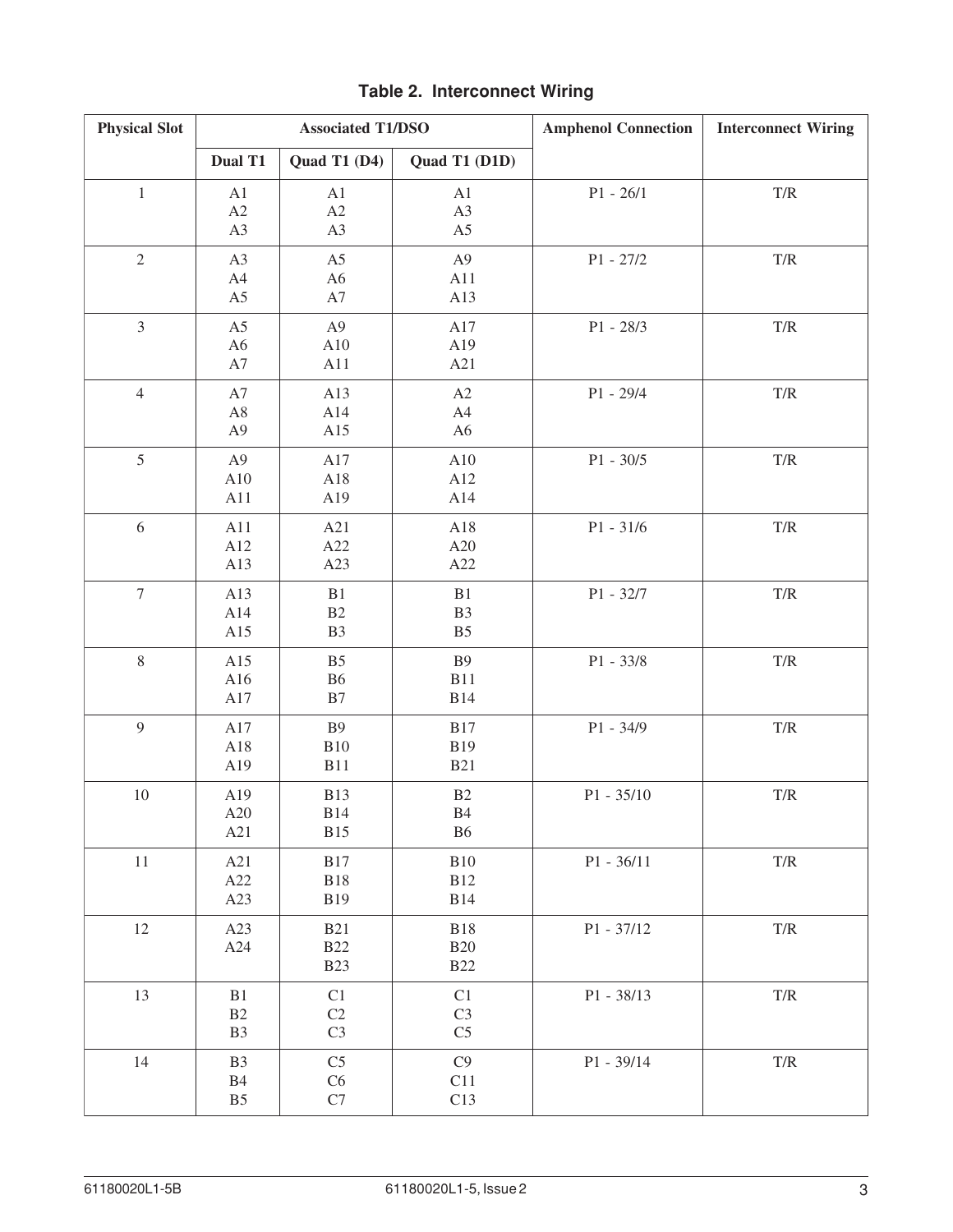| <b>Physical Slot</b> |                                        | <b>Associated T1/DSO</b>               |                                        | <b>Amphenol Connection</b> | <b>Interconnect Wiring</b> |
|----------------------|----------------------------------------|----------------------------------------|----------------------------------------|----------------------------|----------------------------|
|                      | Dual T1                                | Quad T1 (D4)                           | Quad T1 (D1D)                          |                            |                            |
| 15                   | B <sub>5</sub><br><b>B6</b><br>B7      | C9<br>C10<br>C11                       | C17<br>C19<br>C21                      | $P1 - 40/15$               | T/R                        |
| 16                   | B7<br>B8<br><b>B9</b>                  | C13<br>C14<br>C15                      | C2<br>C4<br>C6                         | $P1 - 41/16$               | T/R                        |
| 17                   | <b>B9</b><br><b>B10</b><br><b>B11</b>  | C17<br>C18<br>C19                      | C10<br>C12<br>C14                      | $P1 - 42/17$               | $\mathrm{T}/\mathrm{R}$    |
| 18                   | <b>B11</b><br><b>B12</b><br><b>B13</b> | C21<br>C22<br>C <sub>23</sub>          | C18<br>C20<br>C22                      | $P1 - 43/18$               | T/R                        |
| 19                   | <b>B13</b><br><b>B14</b><br><b>B15</b> | D1<br>D2<br>D <sub>3</sub>             | D1<br>D <sub>3</sub><br>D <sub>5</sub> | $P1 - 44/19$               | T/R                        |
| $20\,$               | <b>B15</b><br><b>B16</b><br><b>B17</b> | D <sub>5</sub><br>D <sub>6</sub><br>D7 | D <sub>9</sub><br>D11<br>D14           | $P1 - 45/20$               | $\mathrm{T}/\mathrm{R}$    |
| $21\,$               | <b>B17</b><br><b>B18</b><br><b>B19</b> | D <sub>9</sub><br>D10<br>D11           | D17<br>D19<br>D21                      | $P1 - 46/21$               | $\mathrm{T}/\mathrm{R}$    |
| 22                   | <b>B19</b><br><b>B20</b><br><b>B21</b> | D13<br>D14<br>D15                      | D2<br>D4<br>D <sub>6</sub>             | $P1 - 47/22$               | T/R                        |
| 23                   | <b>B21</b><br><b>B22</b><br><b>B23</b> | D17<br>D18<br>D19                      | D10<br>D12<br>D14                      | $P1 - 48/23$               | $\mathrm{T}/\mathrm{R}$    |
| 24                   | <b>B23</b><br><b>B24</b>               | D21<br>D22<br>D <sub>23</sub>          | D18<br>D20<br>D22                      | $P1 - 49/23$               | $\mathrm{T}/\mathrm{R}$    |

**Table 2. Interconnect Wiring (continued)**

### **Option Switch Settings**

**Figure 2** displays the locations for SW-1. **Table 3** contains the option settings for SW-1.



**Figure 2. SW-1 Locations and Settings**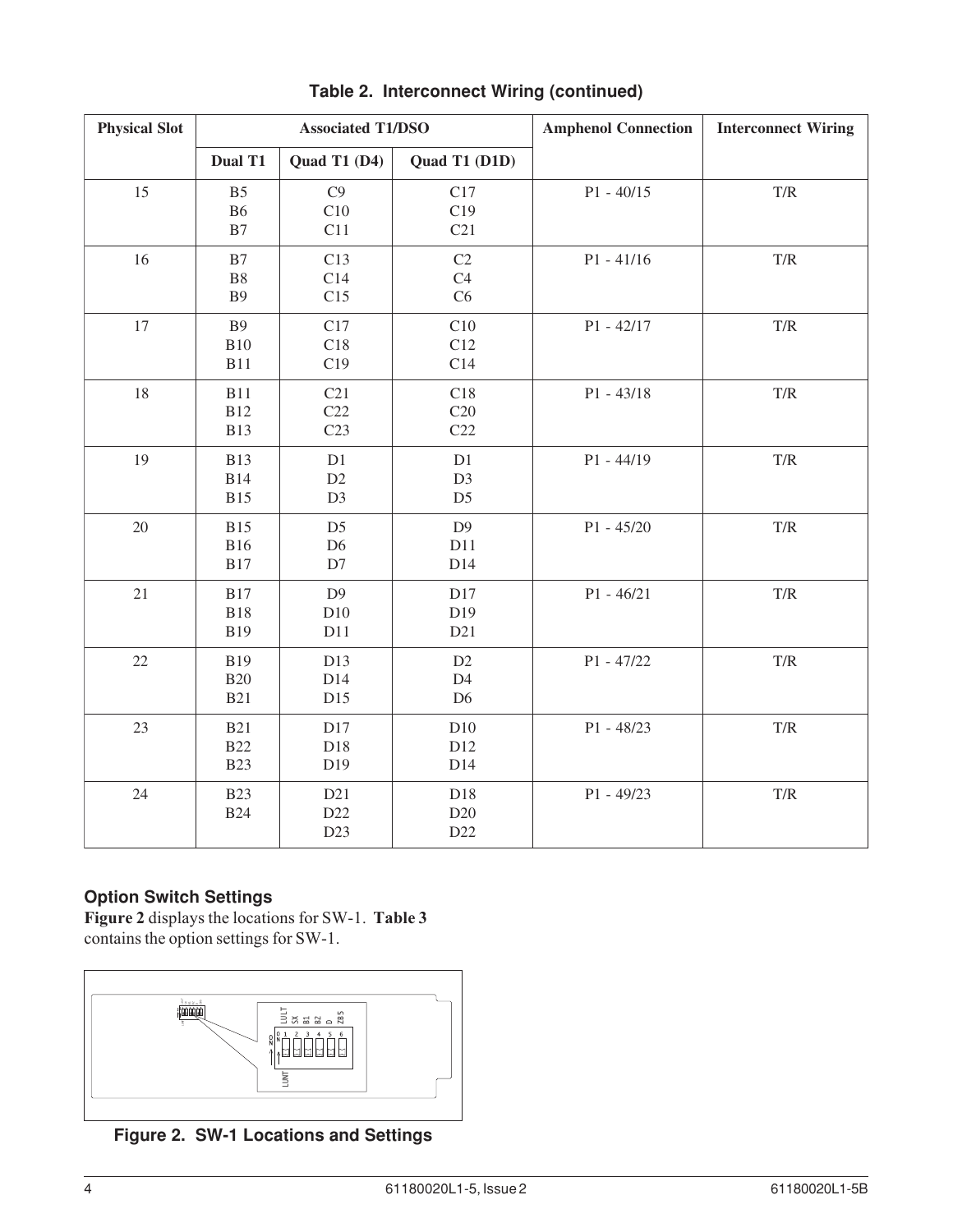| <b>Switch</b>                       | Label                      | <b>Menu Description</b>      | <b>Function</b>                                                              | <b>Description</b>                                                                                                                                                                                                                                                                                                                                                                                                                                                           |                                                                                                      |
|-------------------------------------|----------------------------|------------------------------|------------------------------------------------------------------------------|------------------------------------------------------------------------------------------------------------------------------------------------------------------------------------------------------------------------------------------------------------------------------------------------------------------------------------------------------------------------------------------------------------------------------------------------------------------------------|------------------------------------------------------------------------------------------------------|
| $SW-1$<br>$\rm ON$<br><b>OFF</b>    | <b>LULT</b><br><b>LUNT</b> | Mode                         | <b>Termination Mode</b><br>LULT Mode (RT Typical)<br>LUNT Mode (COT Typical) | This switch should be set toward "LULT"<br>when the unit is installed as Adjacent-to<br>U-Repeater. Adjacent-to-Customer, or<br>Tandem Office Source configuration.<br>This switch should be set toward "LUNT"<br>for Adjacent-to-Switch and Tandem<br>Office Sink configurations.                                                                                                                                                                                           |                                                                                                      |
| $SW-1-2$<br>ON<br><b>OFF</b>        | <b>SX</b>                  | Tandem Office Install?       | $ON = NO$<br>$OFF = YES$                                                     | In LULT mode the following applies:<br>- NO indicates an Adjacent-to-Customer<br>configuration, sealing current should be<br>provided (SW-1-1 ON).<br>- YES indicates a Tandem Office Sink<br>configuration, sealing current in not<br>provided.<br>In LUNT mode the following applies:<br>- NO indicates an Adjacent-to-Switch<br>configuration, no wake-up tomes are<br>provided.<br>- YES indicates a Tandem Office Sink<br>configuration, wake-up tones are<br>provided. |                                                                                                      |
| $SW-1-3$<br>$SW-1-4$<br>$SW-1-5$    | B1<br>B2<br>$\mathbf D$    | Service                      | Service Level Selection                                                      | Selects the service level. The U-BR1TE<br>may be optioned to deliver full ISDN<br>$(2B+D)$ or any of the following levels of<br>service.<br>$SW-1-3$<br>$SW-1-4$<br><b>Service</b><br>Option<br>(B1)<br>(B2)<br>$2B+D$<br><b>ON</b><br><b>ON</b><br>2B<br><b>ON</b><br><b>ON</b><br>$B1+D$<br><b>ON</b><br><b>OFF</b><br><b>OFF</b><br>$B2+D$<br>ON<br>B1<br>ON<br><b>OFF</b><br><b>OFF</b><br><b>ON</b><br>B <sub>2</sub><br><b>OFF</b><br>D<br><b>OFF</b>                  | $SW-1-5$<br><b>(D)</b><br>$\rm ON$<br><b>OFF</b><br>ON<br>ON<br><b>OFF</b><br><b>OFF</b><br>$\rm ON$ |
| $SW-1-6$<br><b>ON</b><br><b>OFF</b> | <b>ZBS</b>                 | Zero Byte Substitution (ZBS) | <b>Enables ZBS</b><br>Disables ZBS                                           | The ZBS option must be set the same for<br>the COT and RT. SW-1-6 should be set<br>toward "ZBS" for AMI-provisioned<br>carriers. The switch setting is optional<br>for B8ZS-provisioned carriers. Consult<br>local provisioning guidelines.                                                                                                                                                                                                                                  |                                                                                                      |

**Table 3. SW-1 Settings**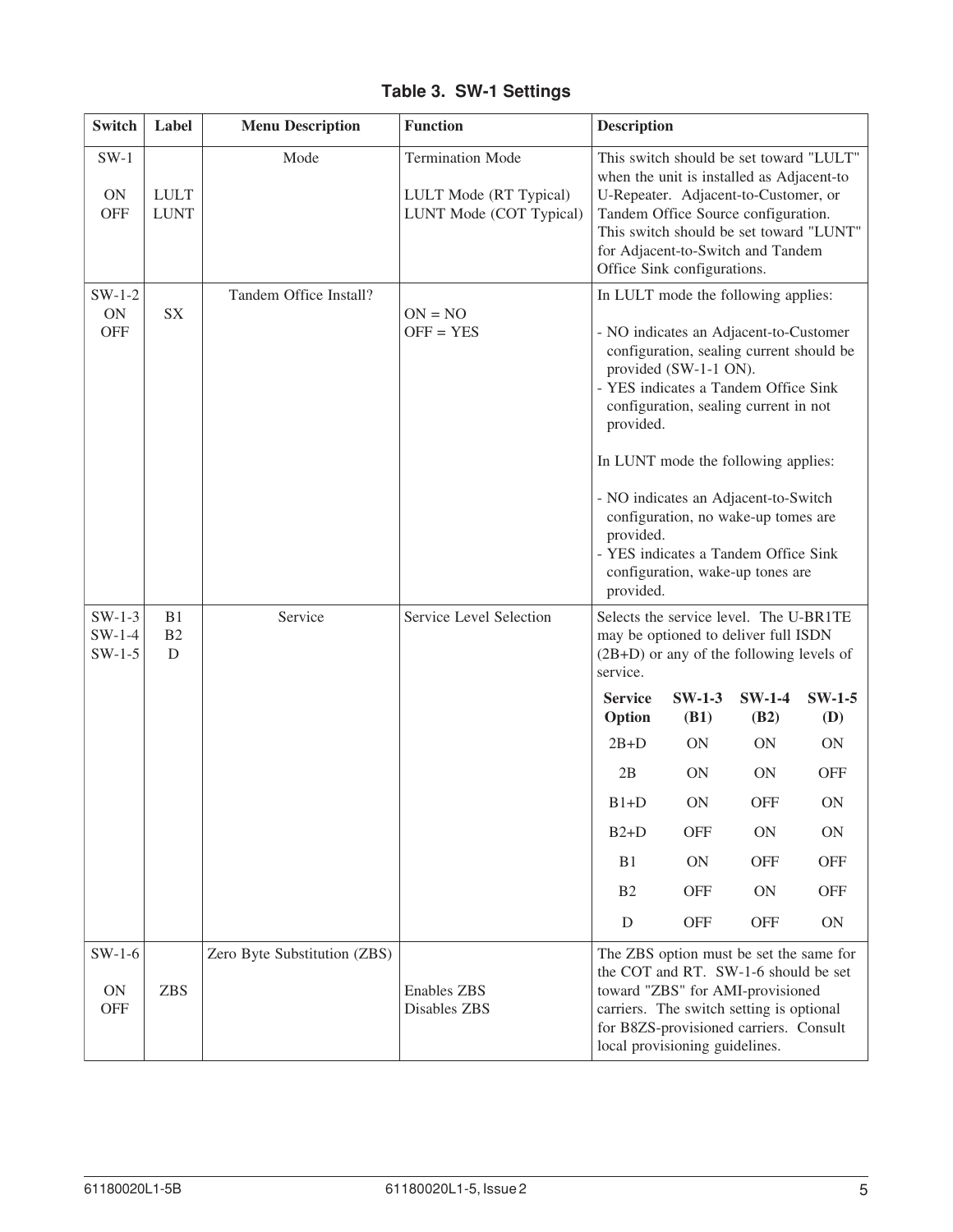#### **Front Panel Features**

The U-BR1TE front panel features a bantam jack, LEDs, and an AP pushbutton, as illustrated in Figure 1. Front panel indicators display the current status of the unit, as listed in **Table 4**.

#### **Electronic Provisioning**

The craft interfaces on the Total Access 750 BCU, Total Access 850 RCU, or the Total Access 1500 SCU are used to change default options and obtain access module status through menu screens. To access the menu screens, connect a VT100 terminal of computer running a terminal emulation program to the front panel craft interface ADMIN port using a standard male-to-female RS-232 DB-9 cable. Craft port settings are as follows:

- 9600 Baud
- No parity
- 8 Data bits
- 1 Stop bit

#### **Windows Hyperterminal**

Windows Hyperterminal can be used as a VT100 terminal emulation program. Open Hyperterminal by selecting PROGRAMS / ACCESSORIES / HYPERTERMINAL. Refer to the Help section of Hyperterminal for additional information.

#### **NOTE**

To ensure proper display background, select VT100 terminal emulation under SETTINGS.

#### **Password and User ID**

Upon initial connection, the password option is factory disabled. To enable the password, select Bank Controller (1)/ Password Control (8)/ Enable Password (2). The factory default username is USER, and the default password is PASSWORD; both are in all capital letters. Both the username and password are required.

#### **Indicator Color Description** STATUS Off Indicates both loop and carrier synchronization has been established. **ADIRAN** Red Solid red indicates neither loop nor carrier **U-BR1TE** synchronization has been established. 1180020L1 Flashing red once every two seconds indicates loop STATUS<sup>
</sup> synchronization has been established, but carrier synchronization has not. REM Flashing red twice every second indicates carrier synchronization has been established, but loop AP synchronization has not. RX Green Indicates that Layer 1 is established from the IDSN switch to the customer ISDN terminal equipment. Yellow Solid yellow when a front panel test has been TXsuccessfully initiated or when responding to 2B+D loopback request. LOGIC Flashes yellow once every two seconds when responding to a B1 loopback request or when forced into a B1 loopback from the front panel. Flashes yellow twice every two seconds when responding to a B2 loopback request or when forced into a B2 loopback from the front panel. REM Green Indicates the unit has been provisioned by the BCU. Off Indicates the unit is provisioned by DIP switches.  $AP$  Pushbutton Alternative provisioning switch. Changes provisioning source from remote to manual.

#### **Table 4. Front Panel Indicators**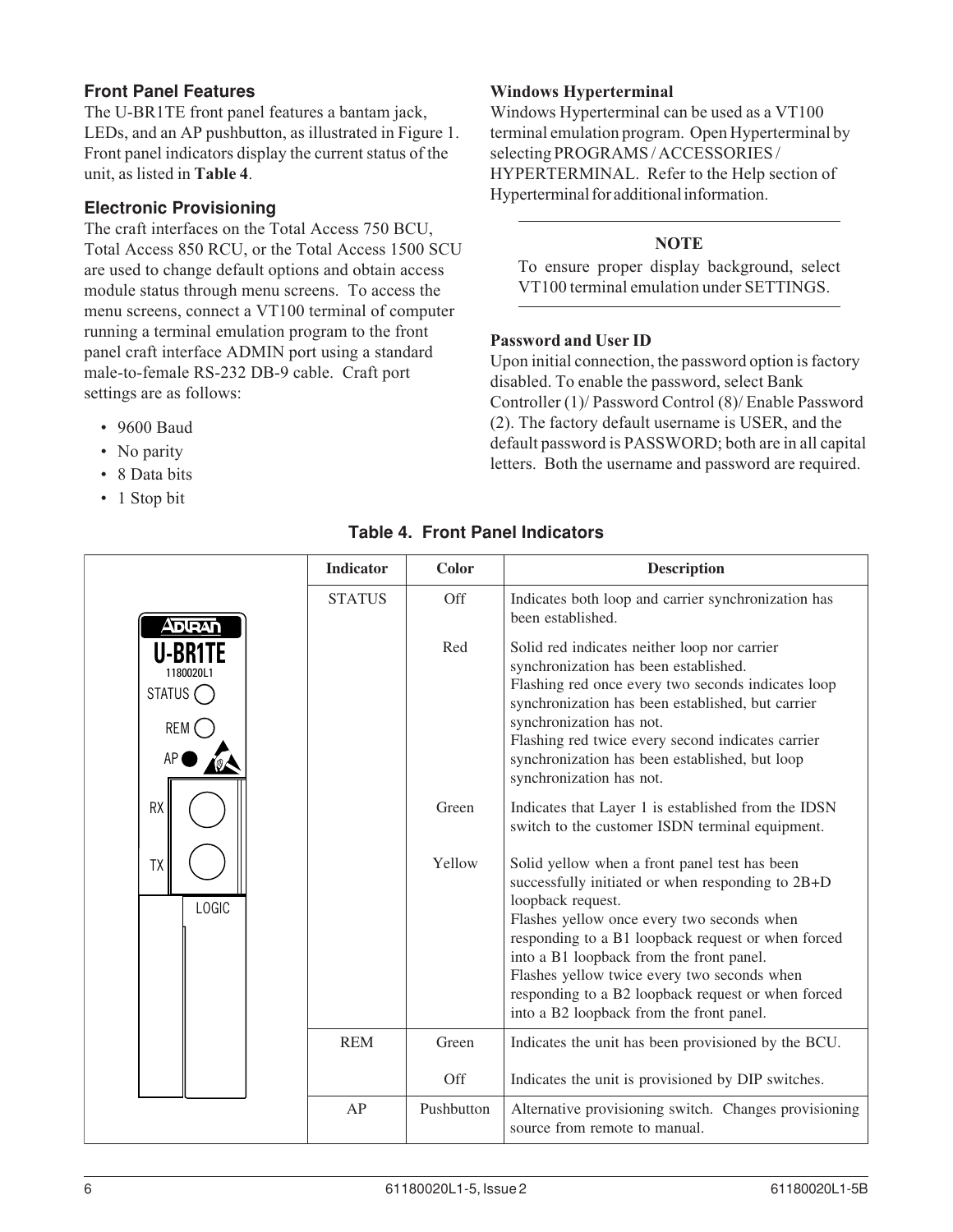#### **Menu Navigation**

To traverse through the menus, select the desired entry and press ENTER. To work backward in the menu, press the ESC (escape) key.

The menu tree in **Figure 3** illustrates the path to every provisioning, performance, and test access point in the U-BR1TE menu system.

### **3. TESTING**

The U-BR1TE responds to embedded operation channel loopbacks, including B1, B2, and 2B+D, when configured for D channel operation. When used in non-D channel modes of operation (B1, B2, or 2B), the Adjacent-to-Customer U-BR1TE will respond to an in-band OCU or CSU Latching loopback sequence for each B-Channel. When remote testing is not available, or during isolation of trouble or equipment malfunction, the U-BR1TE front panel provides local capabilities. Using the internal 2047 pseudorandom test pattern

generator or the bantam jacks allows skilled personnel to test in both the downstream and upstream directions via the local craft interface, including downstream loopbacks for intermediate ISDN devices and the customer's NT1. In a Total Access 750 channel bank, the U-BR1TE can address up to four downstream intermediate elements. In a Total Access 1500 channel bank, the U-BR1TE can address up to six downstream intermediate elements. The front panel bantam jacks accommodate standard DS0 Logic Testers such as the TP1 108/109 RT II or FIREBERD 4000/6000 which perform both the upstream and downstream testing.

### **Loopback Tests (ADR1 - ADR6, NT1)**

Loopbacks in the Network-to-Customer direction can be initiated from either the ISDN switch or the front panel via the local craft interface. If a DS0 digital test set is jacked into the bantam connector on the front panel, data from the test set provides the 64 kbs test pattern to be tested in B1 or B2. If no test set is

| 1. Configuration | <b>Unit Name</b><br><b>CLEI Code</b><br>Part Number<br>Software Revision |                                           |                                     |
|------------------|--------------------------------------------------------------------------|-------------------------------------------|-------------------------------------|
|                  | 1. Mode                                                                  | 1. LULT<br>2. LUNT                        |                                     |
|                  | 2. Service                                                               |                                           | $1.2B + D$<br>$2. B2 + D$           |
| 2. Provisioning  | 3. Zero Byte Substitution                                                | 1. Disable<br>2. Enable                   | $3. B1 + D$<br>4. D<br>$5. B1 + B2$ |
|                  | 4. Tandem Office Install?                                                | 1. No<br>2. Yes                           | 6. B <sub>2</sub><br>7. B1          |
|                  |                                                                          | 1. No Test                                |                                     |
|                  | Act Bit Exchanged<br>Loop in Synch                                       | 2. ADR 1 (Local Lpbk)                     |                                     |
| 3. Status        | Carrier in Synch                                                         | 3. ADR 2                                  |                                     |
|                  | Rx Loop CRC Error                                                        | 4. ADR 3<br>5. ADR 4                      |                                     |
|                  | Rx Carrier CRC Error                                                     | 6. ADR 5                                  |                                     |
|                  | <b>Test Status</b>                                                       | 7. ADR 6                                  |                                     |
|                  |                                                                          | 8. NT 1                                   |                                     |
|                  |                                                                          | 9. TX into Carrier<br>10. TX into Loop    |                                     |
| 4. Test          | 1. B1 Channel<br>2. B2 Channel                                           | 11. Bilateral Lpbk<br>12. FN EOC Loopback |                                     |

### **Figure 3. ADTRAN U-BR1TE Menu Tree**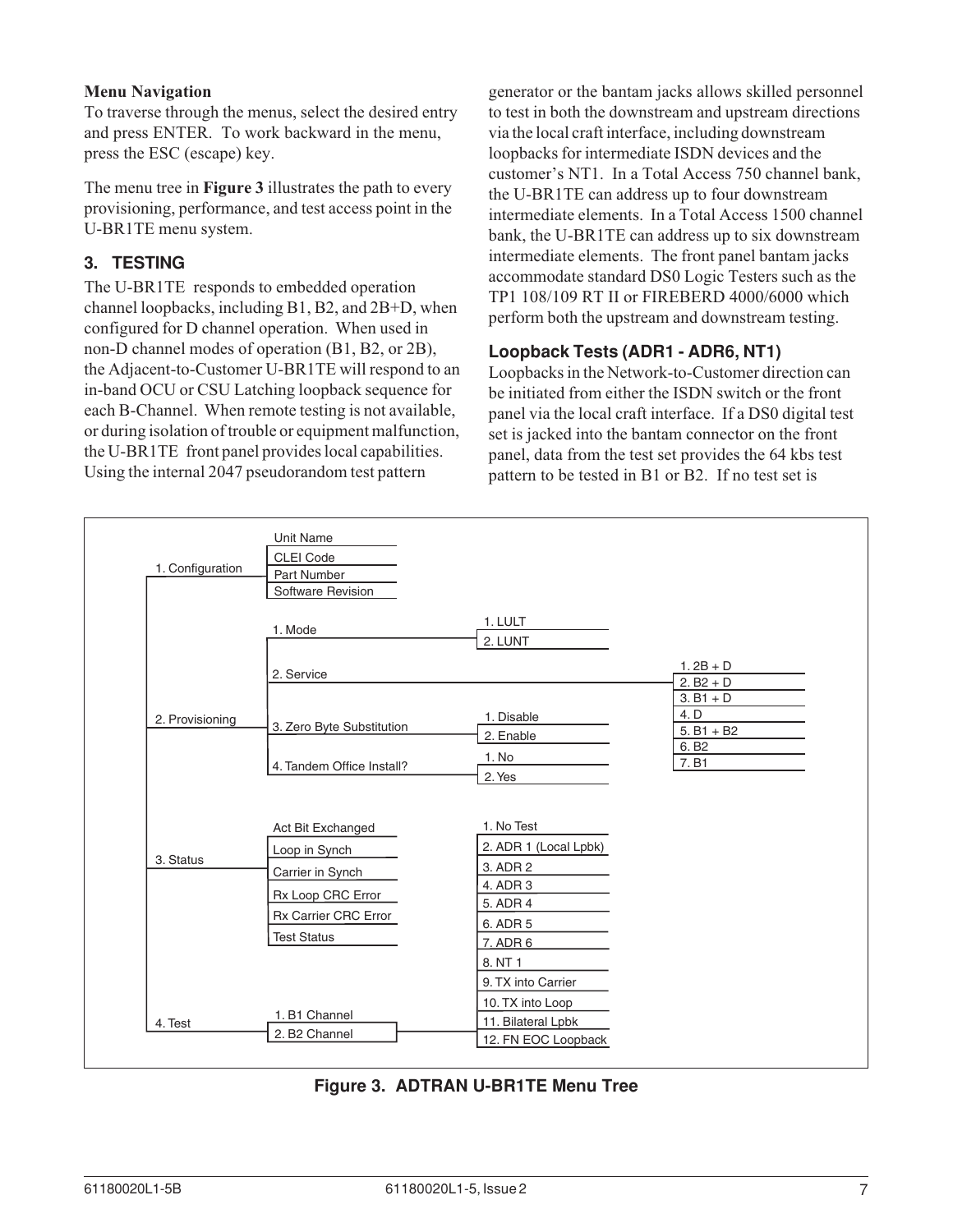connected, an internally generated 2074 test pattern is used. When initiating loopbacks from the U-BR1TE craft interface, the downstream direction is automatically selected based on the card position in the network.

### **Point-to-Point Test (CRTX, LPTX)**

A point-to-point (straight-away) test can be initiated via the local craft interface toward either the U-interface or the T1 carrier interface. In both cases, either the internal 2047 test pattern generator or a DS0 digital test set is used to verify the performance of the selected bearer channel.

### **Local Loopback (LPBK)**

A bilateral loopback can be initiated from the local craft interface for either bearer channel. A local test pattern source is not required for this test.

#### **Leased Mode Testing (B1, B2, and 2B)**

For leased mode applications, the D channel is typically disabled on the U-BR1TE. Without the D channel, standard ISDN loopbacks by way of the EOC are not available across the T1 carrier system. For this situation the ADTRAN U-BR1TE responds to independent network-issued OCU and CSU latching loopback sequences for B1 and B2, when configured as Adjacent-to-Customer. Upon receipt of an OCU Latching loopback sequence, the U-BR1TE initiates a bilateral loopback for the B Channel under test. Upon receipt of a CSU Latching loopback sequence, and provided the U-Interface is terminated by an NT1/TA, the U-BR1TE will issue an EOC NT1 Loopback for the appropriate B channel. In both testsof the OCU and CSU loopbacks, the other B Channel is not affected. The U-BR1TE will support simultaneously testing of both B Channels. The OCU and CSU latching loopbacks are enabled by the following:

- 1. Minimum of 35 transition in progress (TIP) bytes (\*0111010).
- 2. Minimum of 35 LSC bytes: OCU (\*1010101), CSU (\*0110001).
- 3. Minimum of 100 loopback enable (LBE) bytes  $(*1010110).$
- 4. Minimum of 32 far-end voice (FEV) bytes (\*1011010).
- \* Denotes Don't Care bit either a 1 or a 0.

Upon receipt of an OCU Latching Loopback, the U-BR1TE will provide a bilateral loopback on the Bearer channel that received the loopback sequence. The other Bearer channel is not affected during this loopback.

Upon receipt of a CSU latching loopback sequence in either B1 or B2 channels and the U-interface is in sync, the U-BR1TE will issue an EOC loopback request to the NT1 for the appropriate channel. If the U-interface is not in sync, the U-BR1TE sends abnormal station (\*0011110) in both B1 and B2 channels.

For a U-BR1TE in a CSU latching loopback, receipt of the 35 TIPs will release the test in progress, following the release code to a U-BR1TE in a CSU test, the U-BR1TE will issue a Return-to-Normal EOC message to the NT1/TA.

The valid front panel tests in leased modes are ADR1, CRTX, LPTX, and LPBK for all circuit positions. NT1, ADR1-ADR6 loopback tests are valid for the Adjacent-to-Customer circuit position only. ADR2 would be used to test an ADTRAN U-Repeater deployed from the U-BR1TE.

### **4. MLT 3.0/ISDN CHANNEL TEST**

The ADTRAN Total Access 750/1500 U-BR1TE, P/N 1180020L1, line card is compatible with Mechanized Loop Testing (MLT 3.0/ISDN) according to TR-NWT-000397, Issue 3, December 1993.

### **Channel Test (LUNT Mode)**

When the Test Initiate Voltage (116 VDC behind  $8 \text{ k}\Omega$ ) is applied to the tip with the ring open of a Total Access 750/850/1500 U-BR1TE installed in a Total Access 1500 shelf (the Total Access 750 does not support MLT), and configured as a LUNT, the following events occur:

- The channel unit sends a Channel Test MP-EOC message downstream to the LULT, signaling the request for a MLT channel test.
- The channel unit notifies the SCU that a MLT test is underway.
- The unit sends a 333.3 Hz tone between the tip and ring leads. This tone is compliant with TR-TSY-000465.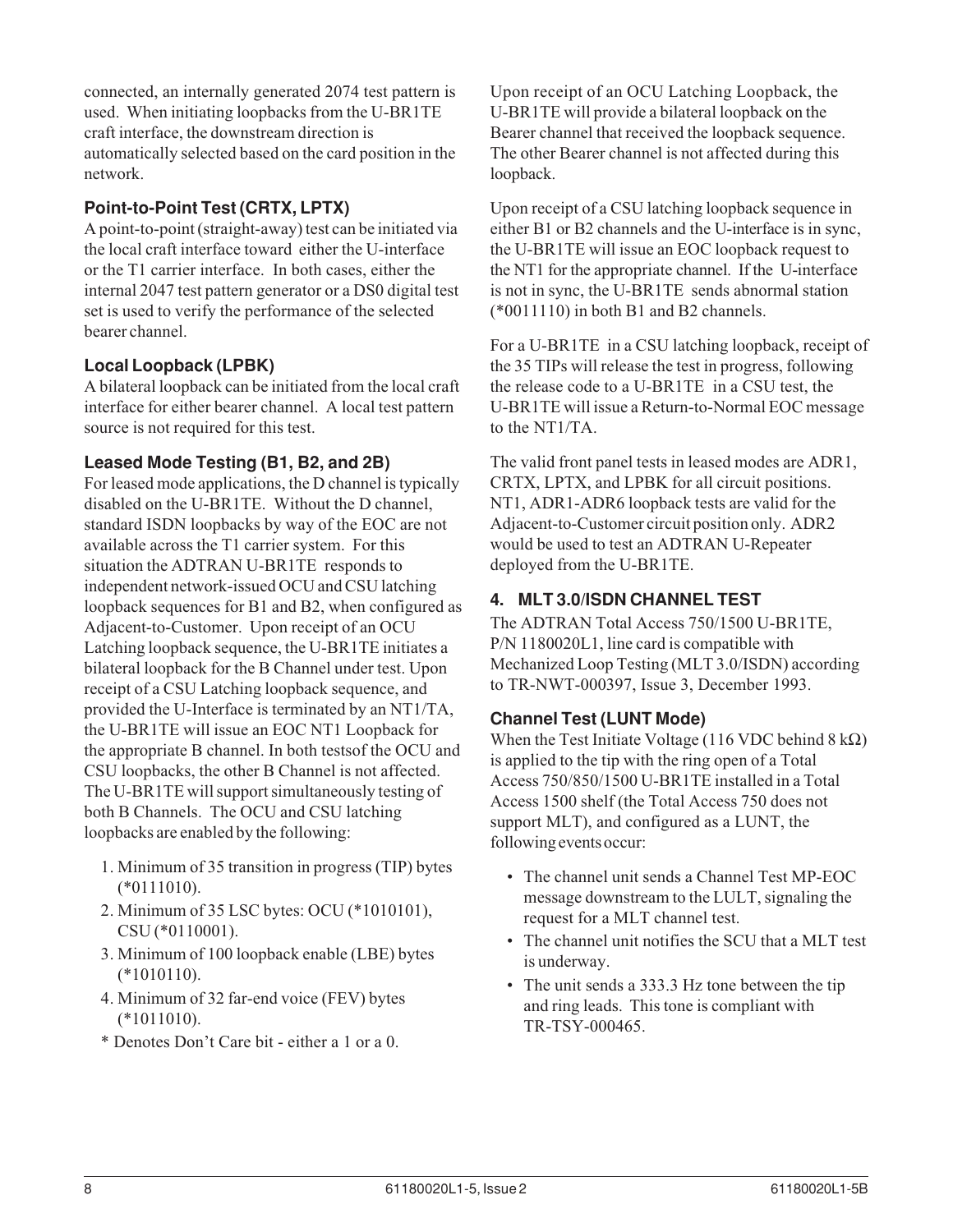When the Test Initiate Voltage is removed, the test tone is subsequently removed, the active test status indication to the bank controller is removed, and the Return to Normal MP-EOC message is sent to the LULT. The channel unit then begins re-synchronization of the U-interface between the LUNT and the ISDN switch.

#### **Channel Test (LULT Mode)**

Upon receipt by the LULT of the MP-EOC message, the following events occur:

- The channel unit notifies the SCU that an MLT test is underway.
- The LULT connects the bypass pair. This connects the customer drop to the common equipment through TEST\_R and TEST\_T. The set-up sequence is complete.
- Upon completion of the automatic test the bypass relay de-energizes.
- The channel unit then attempts to re-synchronize the U-interface between the LULT and the NT1.

network location.

#### **5. MAINTENANCE**

The ADTRAN U-BR1TE does not require maintenance for normal operation.

ADTRAN does not recommend that repairs be performed in the field. Repair services may be obtained by returning the defective unit to ADTRAN. Refer to *Warranty and Customer Service* section for further information.



**Figure 4. Position Switch Settings at Network Locations**